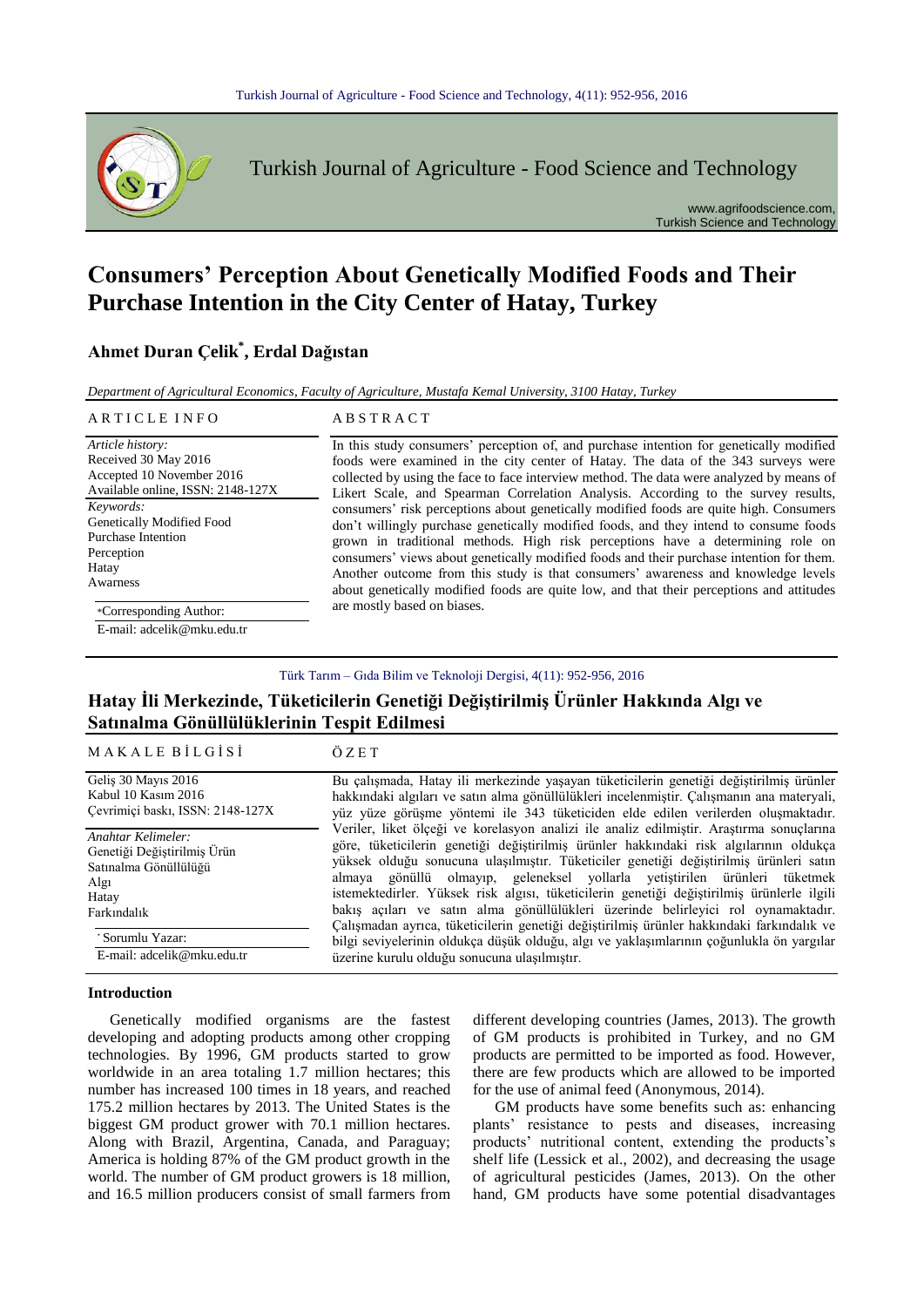like the possibility of leading to some diseases in the future and threating ecosystems by wiping out natural species (Lessick et al., 2002).

Worldwide research shows that there are significant differences in consumers' behaviors and perceptions about GM products in different countries. While some consumers have a positive view about GM foods in US (Hefferanan et al., 2002), european consumers have the opposite opinion and refuse to consume GM products (Bredahl, 2001; Magnusson and Hursti, 2002). Trust in their governments is one of the major determinants of consumer's positive attitudes about GM food in the US (Costa-Font et al., 2008), and trust in authorities effects consumer's risk perception (Siegrist and Cvekovich, 2000). Another determinant of consumer risk perception is the effect of the media. Differences in media reporting effect consumers attitutes and risk perception toward GM foods (Vilella-Vila and Costa-Font, 2008). Positive media increases consumers' acceptance about GM foods in the US and China (Curtis et al., 2004). Information about the benefits of biotechnology is another factor over consumers' acceptance of GM foods. Consumers who have information on GM products' potential benefits approach GM foods positively (Lusk et al., 2004; Hossain et al., 2003).

Consumer perception about GM foods is mostly negative in Turkey. Demir and Pala (2007) found that 86% of consumers were not intending to pay for GM foods; however, consumer perceptions were affected positively along with a hightened level of knowledge. Mehmetoğlu (2007) found that only 8% of consumers considered GM foods safe and the rest of the consumers thought that GM foods were risky. Oğuz (2009) found that consumers' risk perception about GM foods were quite high, and sociodemographic attributes had no influnce over consumers' behavior about GM foods. In a study, Koçak et al. (2010) presented that 72% of medical students did not have sufficient knowledge about GM products. In a countrywide study that was conducted by Haspolat Kaya (2013), it was found that 84% of consumers were not willing to purchase GM products.

The purpose of this study was determining consumers' perception about GM foods and the effect of this perception on purchase intention, in the city center of Hatay in Turkey. Lack of research about consumer behaviour and perception reguarding GM products in this region is the reason for this study.

#### **Material and Method**

#### *Material*

The main material of the study was based on primary data that was obtained by face-to-face interviews from consumers in the city center of Hatay in 2013. Secondary data was obtained from a variety of previous studies.

#### *Method*

*Determining the bulk sample and data collection:* The research area consisted of consumers who were living in the city center of Hatay. Simple random sampling was used in the research. The sampling formula that was used to determine the sample size is as below (Churchill, 1995). In the sampling, P and Q values were determined as 0.50. Accordingly, sample size was 384 at a 95% level of significance and at a 5% error margin.

$$
n = \left(\frac{Z_{x/2}}{d}\right)^2 P.Q
$$

 $P =$ Positive probability (50%)

 $Q = 1-P$  Negative probability

 $Z_{x2}$  = Confidence interval (%95, table value 1.96)  $d =$  Error margin (%5)

$$
n = (\frac{1.96}{0.05})^2 0.05 * 0.05 \approx 384
$$

Under the research 384 surveys were carried out; however, some surveys were excluded due to inadequate data resulting in the evaluation of 343 surveys. The data of the 343 surveys were collected by using the face to face interview method in the city center of Hatay.

*Data evaluation:* Spearman rank correlation coefficient and likert scale were used to evaluate data in this study. Correlation analysis is a statistical analysis method to evaluate the relationship between two variables. Spearman rank correlation coefficient is used often in marketing research and is a highly effective method to evaluate non-parametric data. The formula to evaluate spearman rank correlation is as below. Correlation coefficient that is approaching +1 indicates a positive and strong relationship, 0 correlation coefficient indicates there is no statistical relationship and approaching -1 indicates a negative and strong relationship (Jobson, 1991; Nakip, 2006). Values between 0.00 and 0.25 indicate a very poor relation, between 0.26 and 0.49 indicate a poor relation, between 0.50 and 0.69 indicate a medium relation, between 0.70 and 0.89 indicate a strong relation, and values between 0.90 and 1.00 indicate a very strong relation (Kalaycı, 2009).

$$
r = 1 - \frac{6(\sum d^2)}{n(n^2 - 1)}
$$

Likert scale is used to determine consumer opinions about a specific statement which presents the level of agreement or disagreement about the statement. There are different kinds of likert scales such as; 5 point likert scale, 7 point likert scale or 9 point likert scale (Karagöz et al., 2004). The 5 point likert scale was used in this study to evaluate consumers' level of agreement or disagreement about statements; the statements were ranged from a negative statement to a positive statement (1=low, 5=high).

#### **Results and Discussion**

Demographic characteristics about consumers are presented in Table 1. Under the research, participants' gender distribution was 57% male and 43% female. According to the statistics from the Turkish Statistical Institute (TÜİK), gender distribution in the city center of Hatay in 2013 was 51% male and 49% female which was close to the distribution in this study (TÜİK, 2014).

In the range of age groups, the majority was between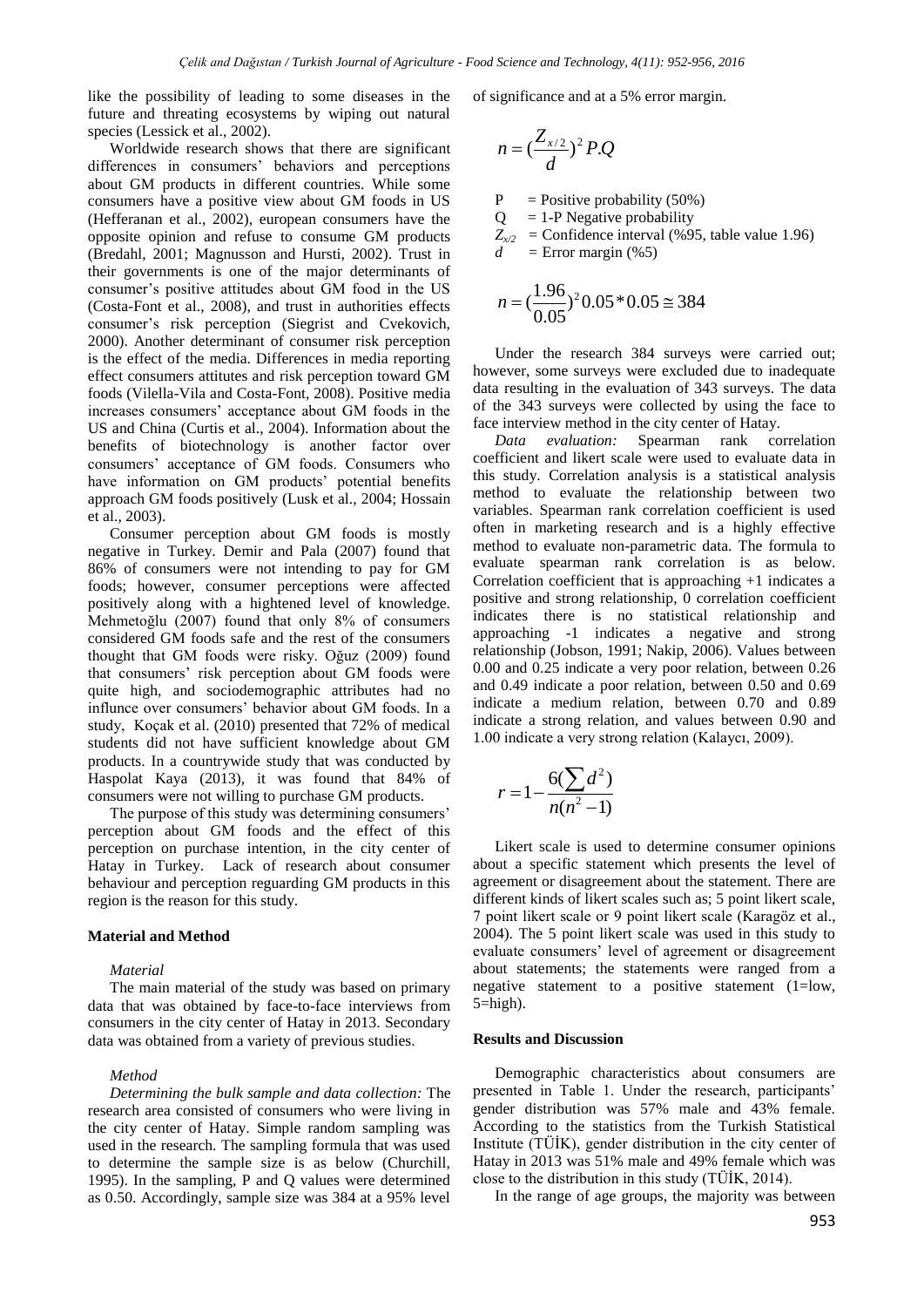26 and 45 years old and the share of these groups was 55% among all of the consumers. Approximately half of the consumers were university graduates which included associate and undergraduates. Most of the consumers' family sizes (62%) consisted of between 4 and 6 people. According to the TÜİK statistics, the average family size in the city center of Hatay was 4.14 persons in 2013 (TÜİK, 2014) which matched the findings in this research. Four groups were taken into consideration to determine consumer monthly income and it was found that 53% of the consumers' monthly income was between 1000 and 2999 Turkish Liras (TL), and 38% of the consumers' monthly food expenses were between 250 and 499 TL; nevertheless, 80% of the consumers' monthly food expenses were below 1000 TL.

Soybean, corn, cotton, and canola are the four major GM products produced in the world (James, 2013). The names of these four products were asked about in order to determine consumers' knowledge about GM products. Under the research, it was found that 50% of the consumers didn't know any of these four major GM products; 25% of the consumers knew only one of the four major products and only 25% of the consumers knew more than one product's name. In light of this finding, it could be said that consumers' specific knowledge about GM products' names were very limited.

According to the research findings, 52% of the consumers considered GM products to be hormoneinjected products, and only 34% of the consumers were aware of the difference between GM products and hormone-injected products.

Media was found to be consumers' major information source about GM products, and the rate of following scientific sources such as conferences were found to be very low (8%). Similar findings were found in different studies which were carried out by Mehmetoğlu (2007) and Ayaz et.al. (2011) that consumers' knowledge about GM products is limited by TV programs. Therefore, it was found out that consumers were not reached by sufficient scientific information about GM products.

Consumers' level of risk perception, levels of awareness and knowledge, and purchase intentions are presented in table 2. Consumers' awareness and knowledge levels about GM products were evaluated by Q1, Q2, Q3 and Q4. Risk perception was determined by Q5, purchase intention was determined by Q6. Consumers' willingness to consume traditional products was determined by Q7, and Q8 was used to determine consumers's benefit perception of GM products.

Q1: GM products are more resistant to pests and diseases

Q2: GM products have a longer shelf life

Q3: GM products are cheaper than regular products

Q4: Products' nutrition amount can be enriched by GMOs

Q5: How risky do you think GM products are for human health?

Q6: Would you purchase GM products?

Q7: I only consume products which are grown in traditional methods

Q8: What does GM product mean to you (beneficial or not beneficial)?

| Variables            | Explanation                  | Frequency | Ratio (%) |
|----------------------|------------------------------|-----------|-----------|
|                      | Male                         | 195       | 56.85     |
| Gender               | Female                       | 148       | 43.15     |
|                      | $16-25$                      | 60        | 17.49     |
|                      | $26 - 35$                    | 96        | 27.99     |
|                      | 36-45                        | 95        | 27.70     |
| Age                  | $46 - 55$                    | 69        | 20.12     |
|                      | 56-65                        | 16        | 4.66      |
|                      | $66+$                        | 7         | 2.04      |
|                      | Primary                      | 38        | 11.08     |
|                      | Middle School                | 33        | 9.62      |
| Education            | High school                  | 83        | 24.20     |
|                      | Associate and undergraduates | 170       | 49.56     |
|                      | Postgraduates                | 19        | 5.54      |
|                      | $1 - 3$                      | 97        | 28.28     |
|                      | $4-6$                        | 211       | 61.52     |
| <b>Family Size</b>   | $7-9$                        | 26        | 7.58      |
|                      | $10+$                        | 9         | 2.62      |
| Income (Monthly)     | $<$ 1000 TL                  | 38        | 11.8      |
|                      | 1000-2999 TL                 | 182       | 53.06     |
|                      | 3000-4999 TL                 | 82        | 23.91     |
|                      | $5000$ TL - $<\,$            | 41        | 11.95     |
| Monthly Food Expense | $<$ 250 TL                   | 28        | 8.16      |
|                      | 250 TL-499 TL                | 129       | 37.61     |
|                      | 500 TL-999 TL                | 114       | 33.24     |
|                      | 1000 TL-1499 TL              | 46        | 13.41     |
|                      | $1500$ TL - $<$              | 26        | 7.58      |

Table 1 Consumer demographic characteristics and their distributions (1\$=2TL, 2013)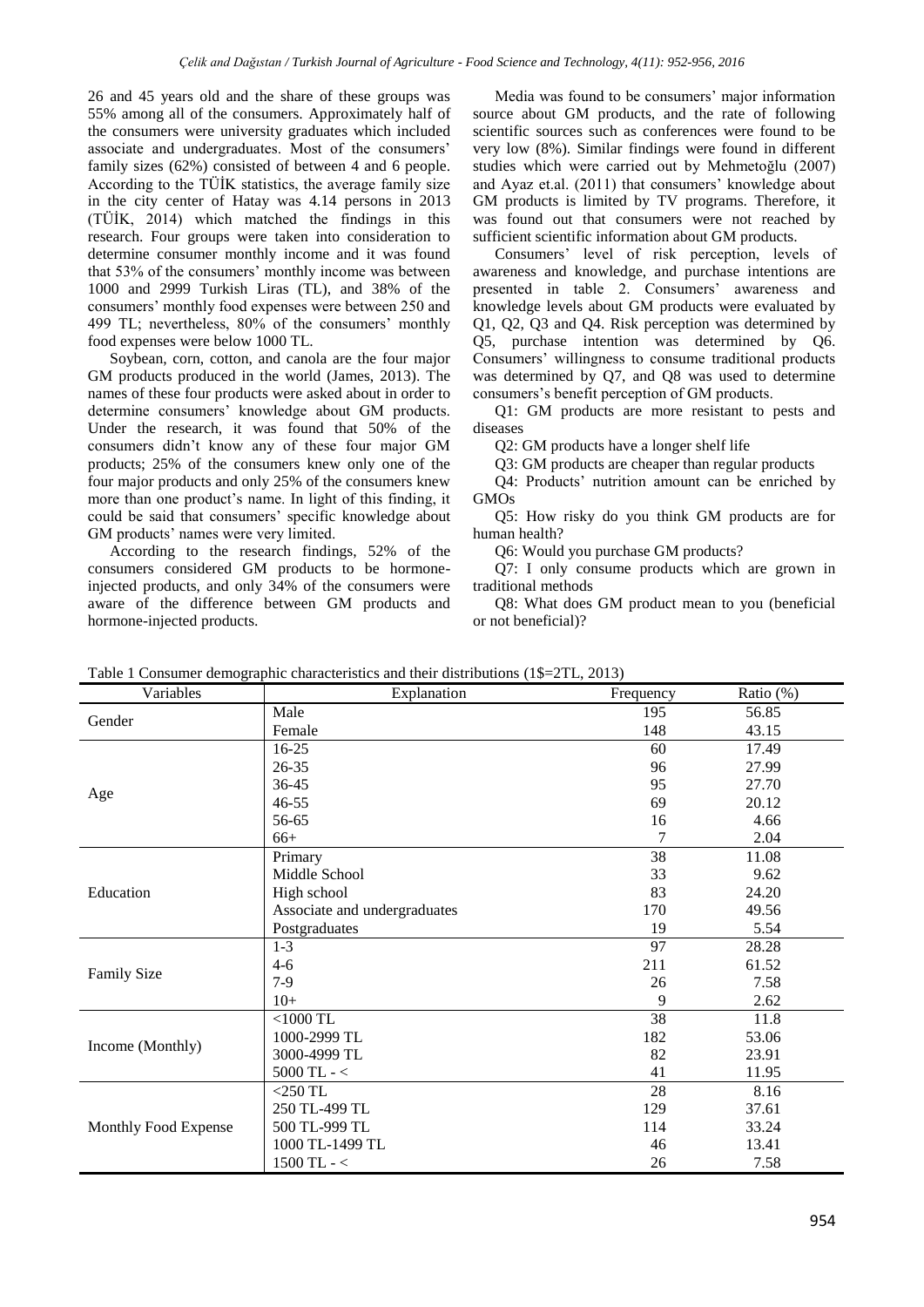| Variables      | Scale $(\%)$ |      |      |      | <b>Descriptive Statistics</b> |      |                       |          |
|----------------|--------------|------|------|------|-------------------------------|------|-----------------------|----------|
|                |              | ◠    | 3    | 4    |                               | Mean | <b>Std. Deviation</b> | Variance |
| Q <sub>1</sub> | 10.5         | 22.7 | 38.2 | 22.4 | 6.2                           | 2.91 | 1.054                 | 1.112    |
| Q <sub>2</sub> | 6.1          | 19.5 | 23.3 | 40.8 | 10.3                          | 3.29 | 1.083                 | 1.173    |
| Q <sub>3</sub> | 7.6          | 19.8 | 34.7 | 28.6 | 9.3                           | 3.12 | 1.072                 | 1.149    |
| Q <sub>4</sub> | 15.5         | 31.5 | 26.8 | 22.4 | 3.8                           | 2.68 | 1.099                 | 1.208    |
| Q <sub>5</sub> | 37.3         | 51.9 | 9.9  | 0.9  | 0.0                           | 1.74 | 0.666                 | 0.444    |
| Q <sub>6</sub> | 12.5         | 46.4 | 25.1 | 14.9 | 1.2                           | 2.46 | 0.932                 | 0.869    |
| Q7             | 4.1          | 8.7  | 9.3  | 49.6 | 28.3                          | 3.89 | 1.042                 | 1.085    |
| Q8             | 24.5         | 58.0 | 16.9 | 0.3  | 0.3                           | 1.94 | 0.670                 | 0.449    |

Table 2 Consumers' answer distribution about GM products

Table 3 Correlation coefficient between variables and their significance levels

| <b>Variables</b>                           | Test                           | <b>Benefit Perception</b> | <b>Risk Perception</b> | Purchase  |
|--------------------------------------------|--------------------------------|---------------------------|------------------------|-----------|
|                                            |                                | of GM Product             | of GM Product          | Intention |
| Benefit Perception of<br><b>GM</b> Product | <b>Correlation Coefficient</b> |                           | $-0.521$               | 0.460     |
|                                            | Significance Level             |                           | 0.000                  | 0.000     |
|                                            | N                              |                           | 343                    | 343       |
| Risk Perception of<br><b>GM</b> Product    | <b>Correlation Coefficient</b> | $-0.521$                  |                        | $-0.326$  |
|                                            | Significance Level             | 0.000                     |                        | 0.000     |
|                                            | N                              | 343                       |                        | 343       |
| <b>Purchase Intention</b>                  | <b>Correlation Coefficient</b> | 0.460                     | $-0.326$               |           |
|                                            | Significance Level             | 0.000                     | 0.000                  |           |
|                                            | N                              | 343                       | 343                    |           |

\*Correlation coefficients about all variables were found significant at P>0.000

According to the research results, only 29% of the consumers were aware that GM products were more resistant to pests and diseases (Q1), almost 51% of the consumers were aware that it was possible to extend products' shelf life with gene transfer (Q2). While 38% of the consumers were thinking that GM products are cheaper than regular products (Q3), only 26% of them were aware of the possibility to enrich products' nutrition amount due to GMOs (Q4). According to these results, it is seen that consumer awareness levels about the potential benefits of GM products were very low.

Consumer risk perception about GM products was found quite high. While 89% of consumers were thinking that GM products are risky for human health, only 1% were thinking that GM products are not risky for human health, and 10% of them had no opinion (Q5). This result shows that the consumer risk perception about GM products was very high. A similar result was found in another study that was carried out by Oğuz (2009).

Research results indicate that most of the consumers were not intending to purchase GM products; only 16% of the consumers intended to purchase GM products, 59% of the consumers refused to purchase GM products, and 25% of the consumers had no opinion (Q6). In a study which was carried out by Kaya (2013), consumer purchase intention about GM products was also found very low.

The majority of the consumers (78%) only intend to consume products grown in traditional ways (Q7). Most of the consumers prefer naturally grown products instead of consuming GM products, and they are prejudiced about new production technologies.

Consumers' benefit perceptions about GM foods were mostly found negative (Q8). While 82% of them were thinking that GM products are not beneficial, only less than 1% of them had positive opinion about it, and 17% of the consumers viewed GM products the same as any other products

Correlation coefficients about consumers' benefit perception of GM products, GM product risk perception, and purchase intention are shown in Table 3. A negative directional correlation was found between GM products' risk perception and purchase intention, this correlation indicates that consumer purchase intention decreases along with an increase in their risk perception about GM products.

Consumer risk perception about GM products explains 33% of their purchase intention. In a study which was carried out by Harrison et.al (2004) in US and Italy, it was found that consumer purchase intention was affected negatively by their risk perception about GM products. A positive directional correlation was found between consumer GM product benefit perception and purchase intention. It could be said that a positive consumer perception about GM products also affects their purchase intention positively. Consumer benefit perception about GM products explains 46% of consumer purchase intention. Finally, a negative correlation was found between GM product risk perception and GM product benefit perception. According to this result, an increase in consumer risk perception shapes their GM product benefit perception negatively. In a study which was carried out by Costa-Font et al. (2007), risk and benefit perceptions about GM foods were also found to be dependent.

### **Conclusions**

As a fast growing technology, biotechnology and GM products contain many question marks as well as potential benefits, and this technology arouses anxiety about it going out of control and causing irreversible damage in the future. Both, being a new technology and having unpredictable effects in the future, make consumers